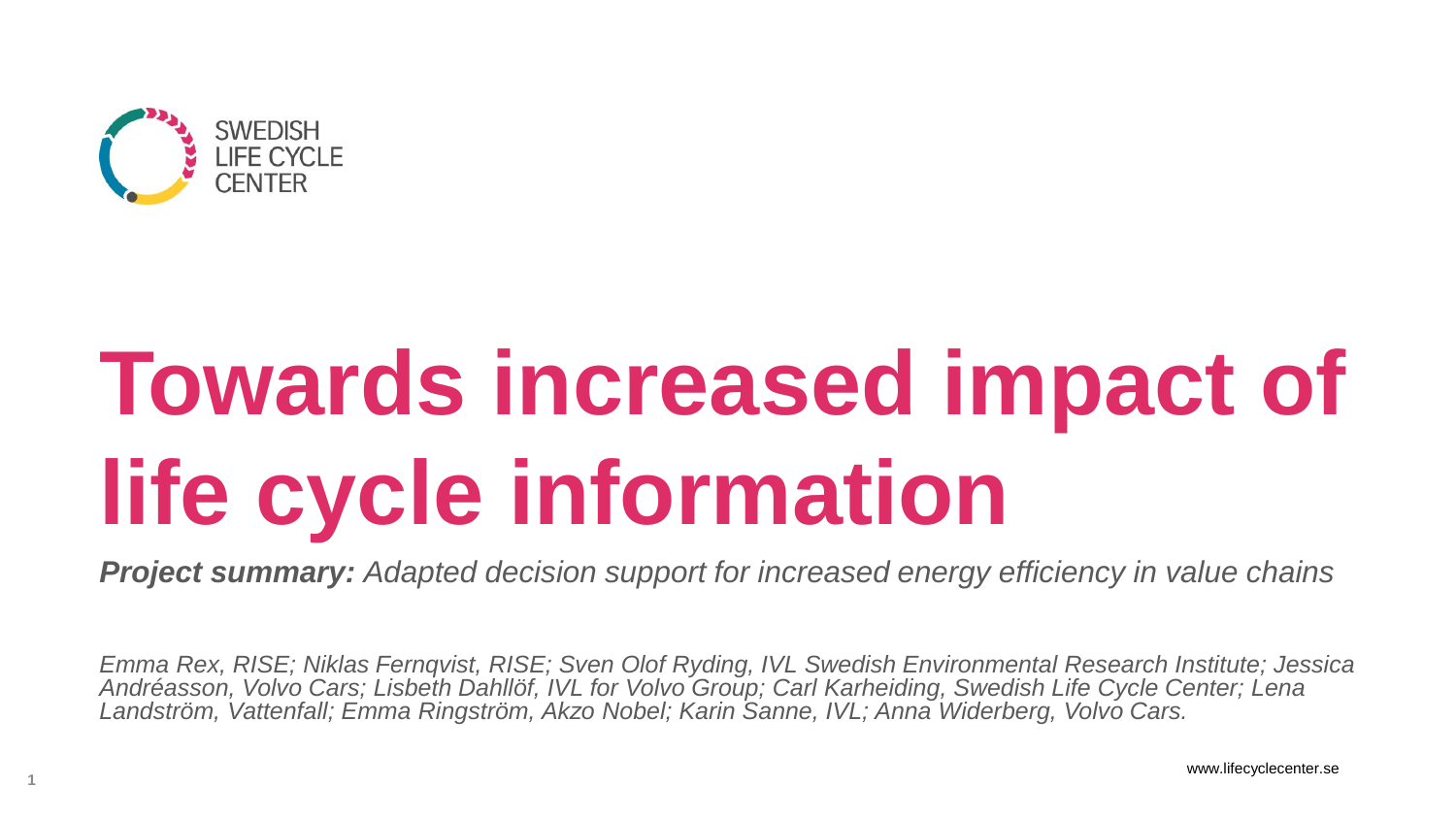The decision making process: "the set of activities that begins with the identification of an issue and ends with an action" (Nutt 1984)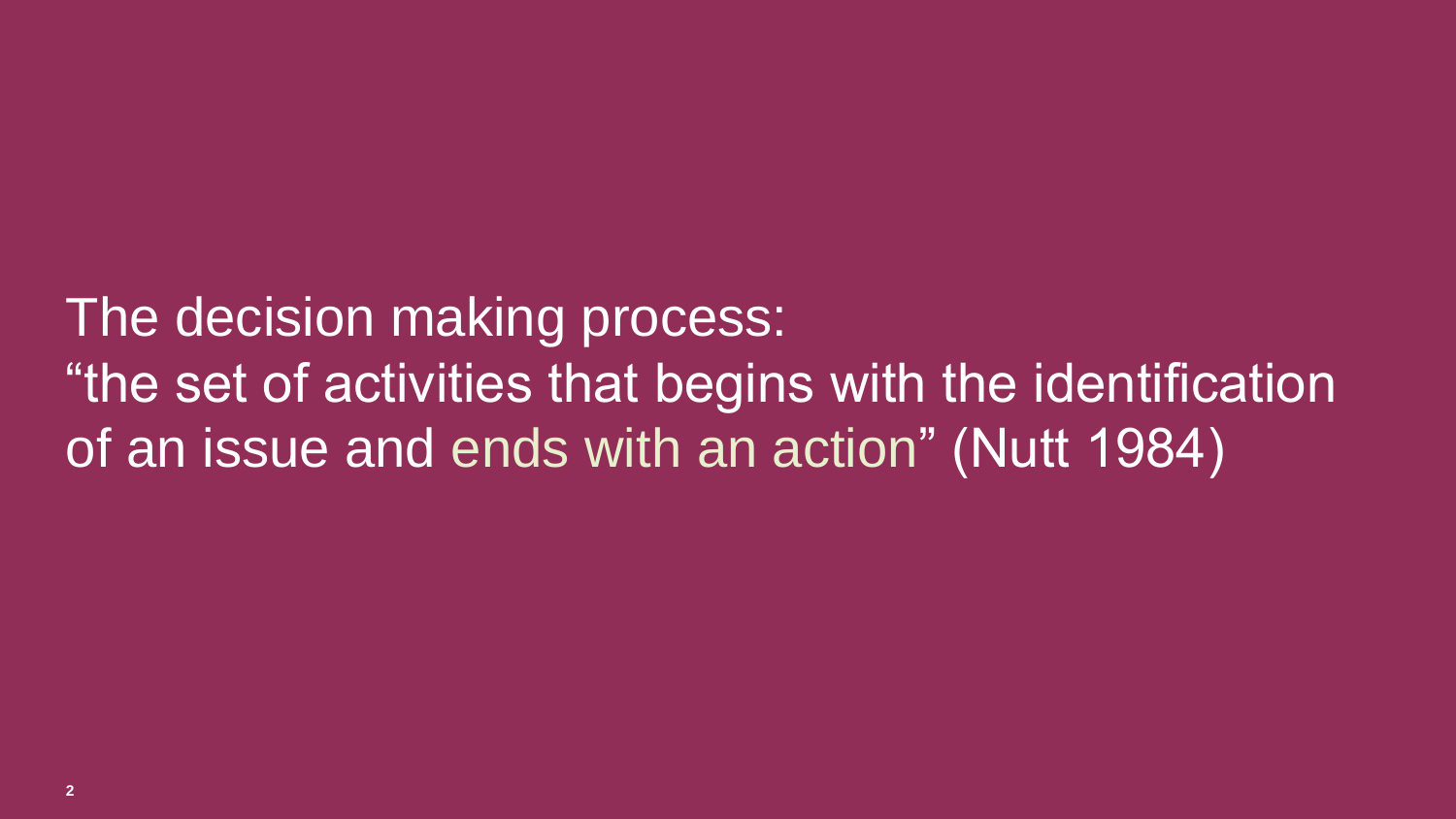### Project set-up

**Research project:** Adapted decision support for increased energy efficiency in value chains

Aim: Facilitating for the various functions of a company to contribute to increased energy efficiency in a life cycle perspective

**Duration:** 2016-2018

**Project manager:** Emma Rex, RISE Research Institutes of Sweden

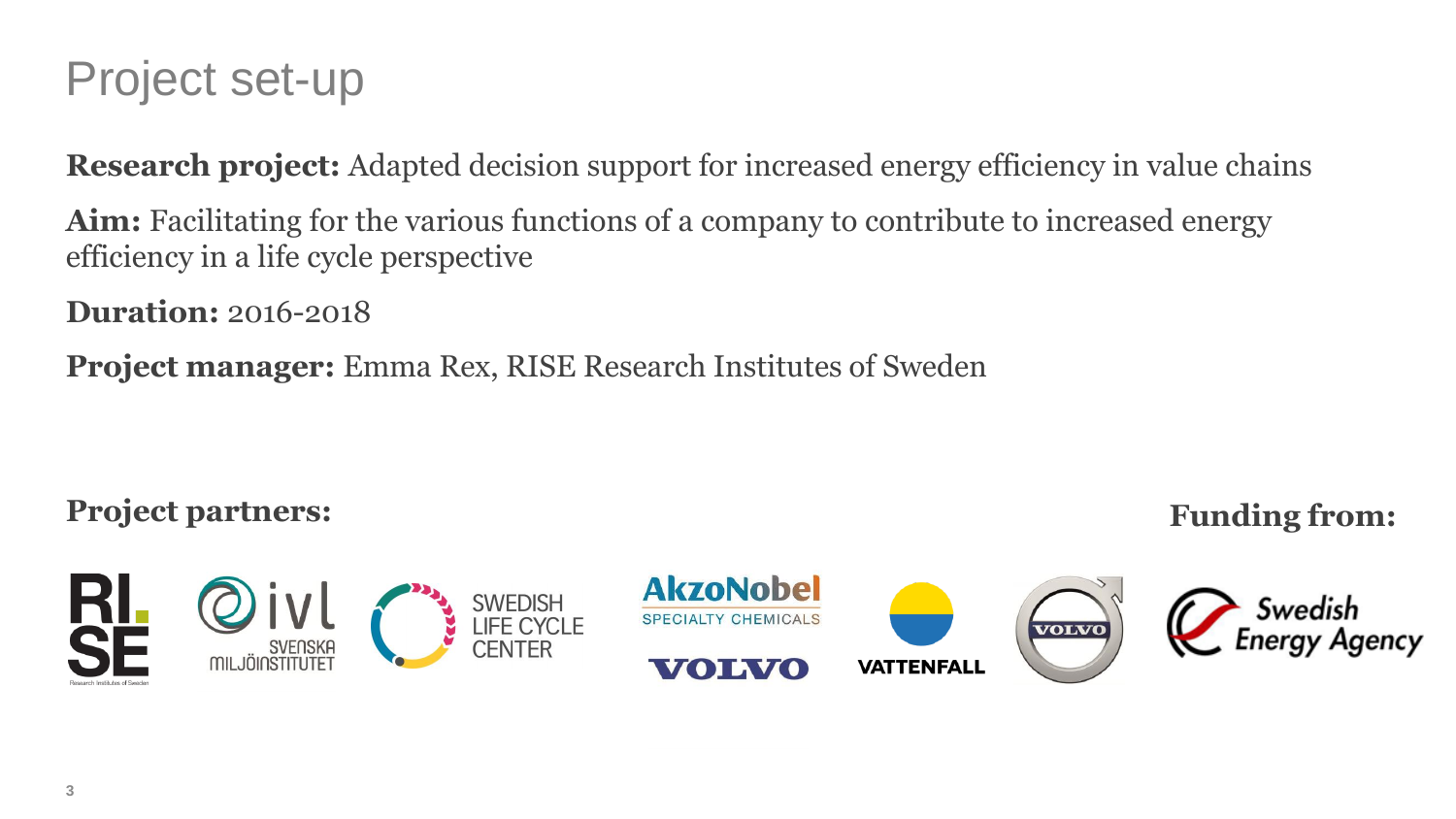### Project design

How to increase use and impact of life cycle information in large industry organizations?

#### **Design:** Analyze cross-departmental understanding and use of life cycle information:

- a) follow and illustrate flows of life cycle information,
- b) scrutinize "cognitive logics" on the role of life cycle information in different situations and departments.

Focus on internal processes/actors.

#### **Data collection and analysis:**

- **Initial mapping together** with company representatives
- **4** case studies
	- 19 interviews
	- 26 respondents
	- Public and internal documents, position papers, websites, reports etc.

Project-internal and external workshops with industrial and academic representatives

Analysis in relation to theories in psychology/behavioral science.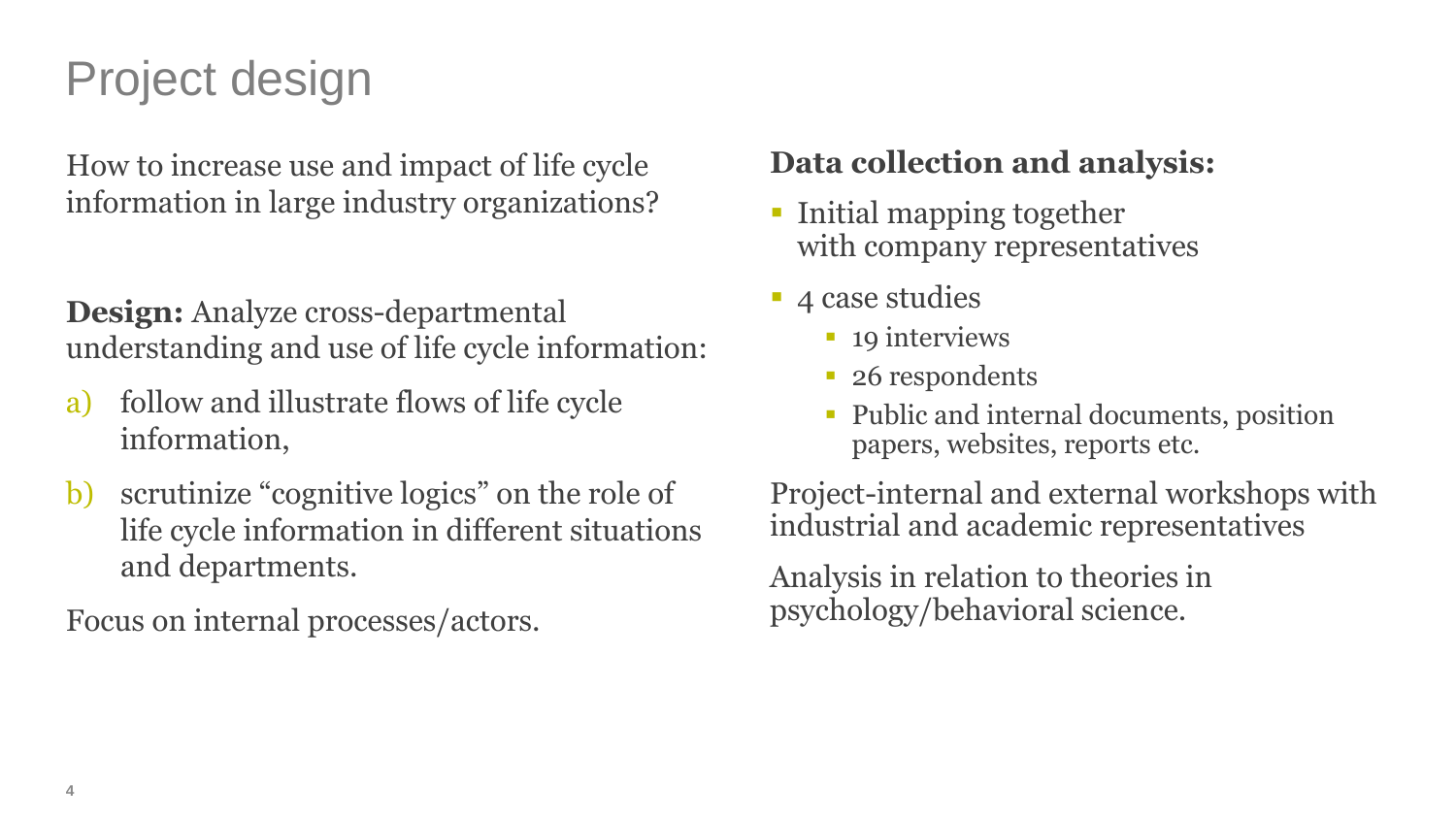### Mapping Life Cycle information flows

- Follow and illustrate flows of life cycle information throughout the company
- Map involved functions, documents, databases, software, routines…
- Useful for internal understanding and change processes

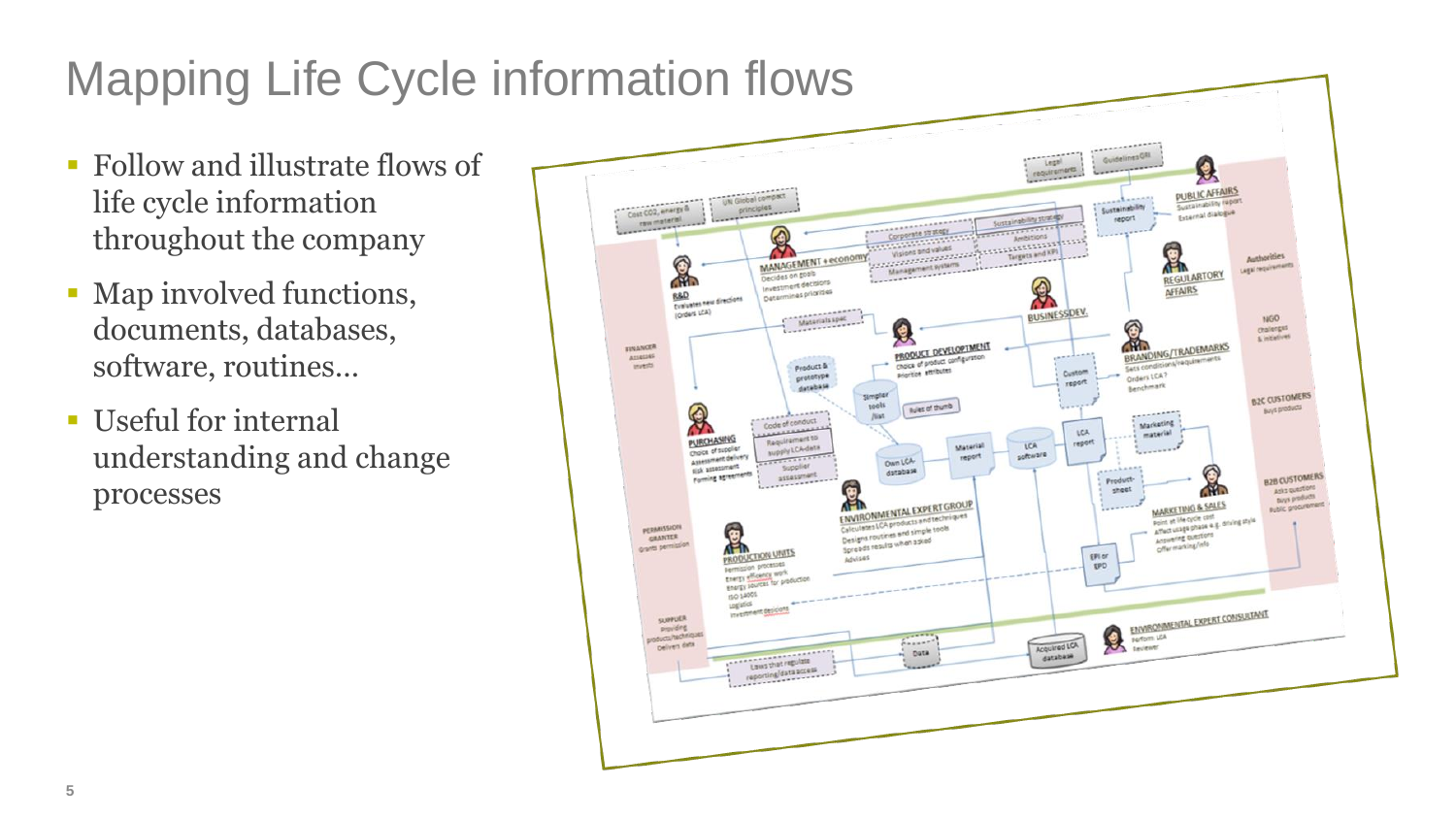### Barriers to life cycle information influencing action

#### **Information barriers**

- Not having life cycle information
- Not understanding the life cycle information provided



#### **Contextual barriers**

- Not understanding the need/role to act
- Not knowing what to do
- Increased uncertainties
- Conflict with other goals and values
- Related data lacking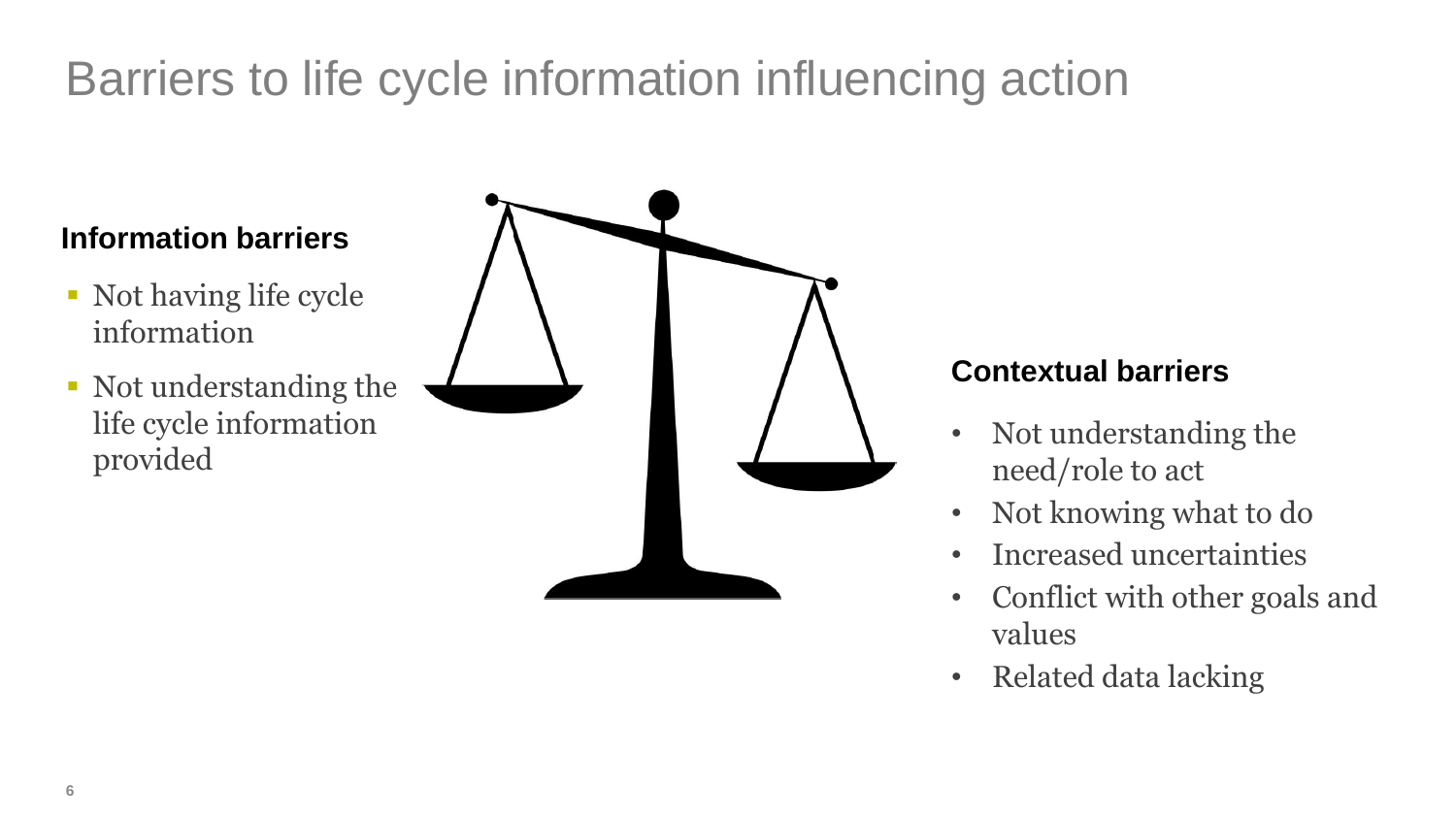### **A structure to support life cycle action**

Suggested iterative and collaborative process to shape context and increase success

### Life cycle goal: Reduce carbon footprint with 25% along the life cycle

| <b>Target</b><br>group | <b>Action wished</b><br>for, | <b>Decision making</b><br><b>situations</b> | <b>Existing motives</b><br>and rationales | <b>Life cycle</b><br>information | <b>Other</b><br>information and<br><b>support</b> |
|------------------------|------------------------------|---------------------------------------------|-------------------------------------------|----------------------------------|---------------------------------------------------|
|                        |                              |                                             |                                           |                                  |                                                   |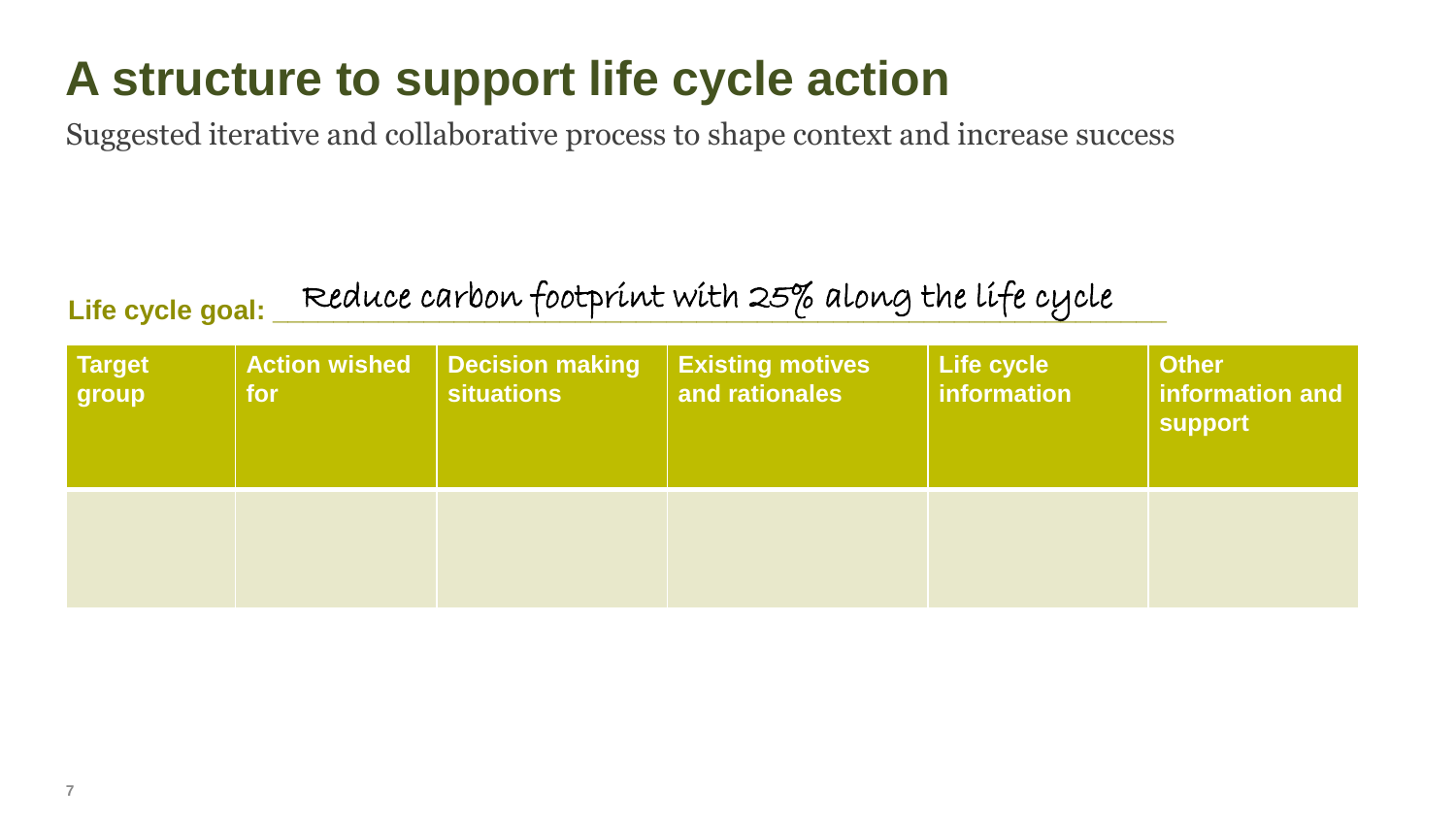### **1.Target group**

Whom are needed to be involved to acheive your goal?

- Many functions in a company are (potential) users and providers of life cycle information
- Create your own "map" as basis for discussion.



**ifecycle goal:** 

ished for

 $\left| \frac{\text{making}}{\text{eituation}} \right|$ 

Existing motives Life cycle<br>and rationales information

and suppor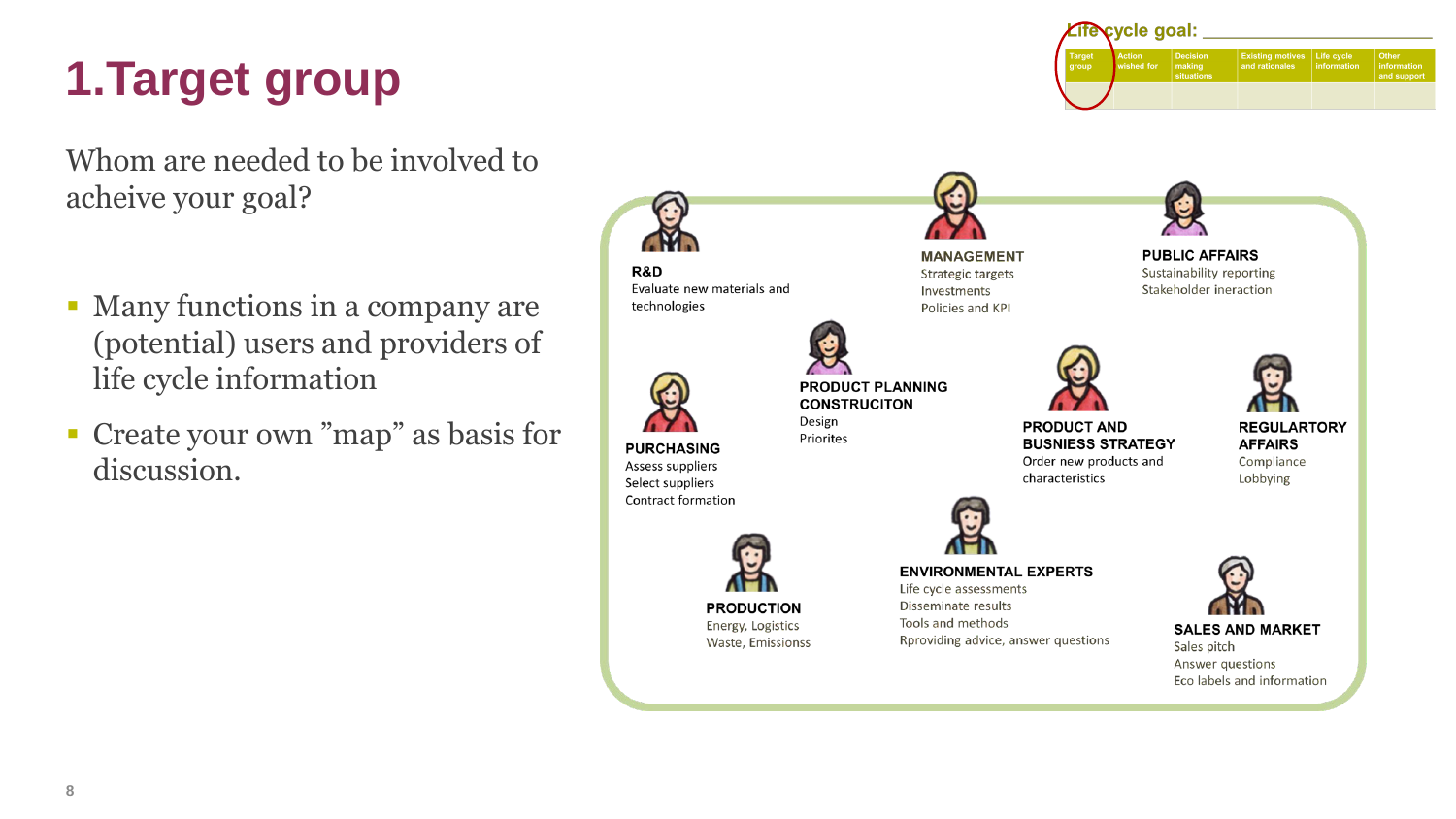### **2. Action wished for**

What, specifically, do each target group need to do differently?

#### Social marketing:

- *1. Identify the specific target behaviour*
- 2. Identify the barriers and benefits to the target behaviour
- 3. Program development, testing, implementation and evaluation





#### **Purchasing**

*Include carbon footprint chriteria in the selection of suppliers*

Reduce carbon footprint along the value chain **R&D**



*Substitute material X*



#### **Sales and market**

*Advice customers based on what product is best in a life cycle perspective.*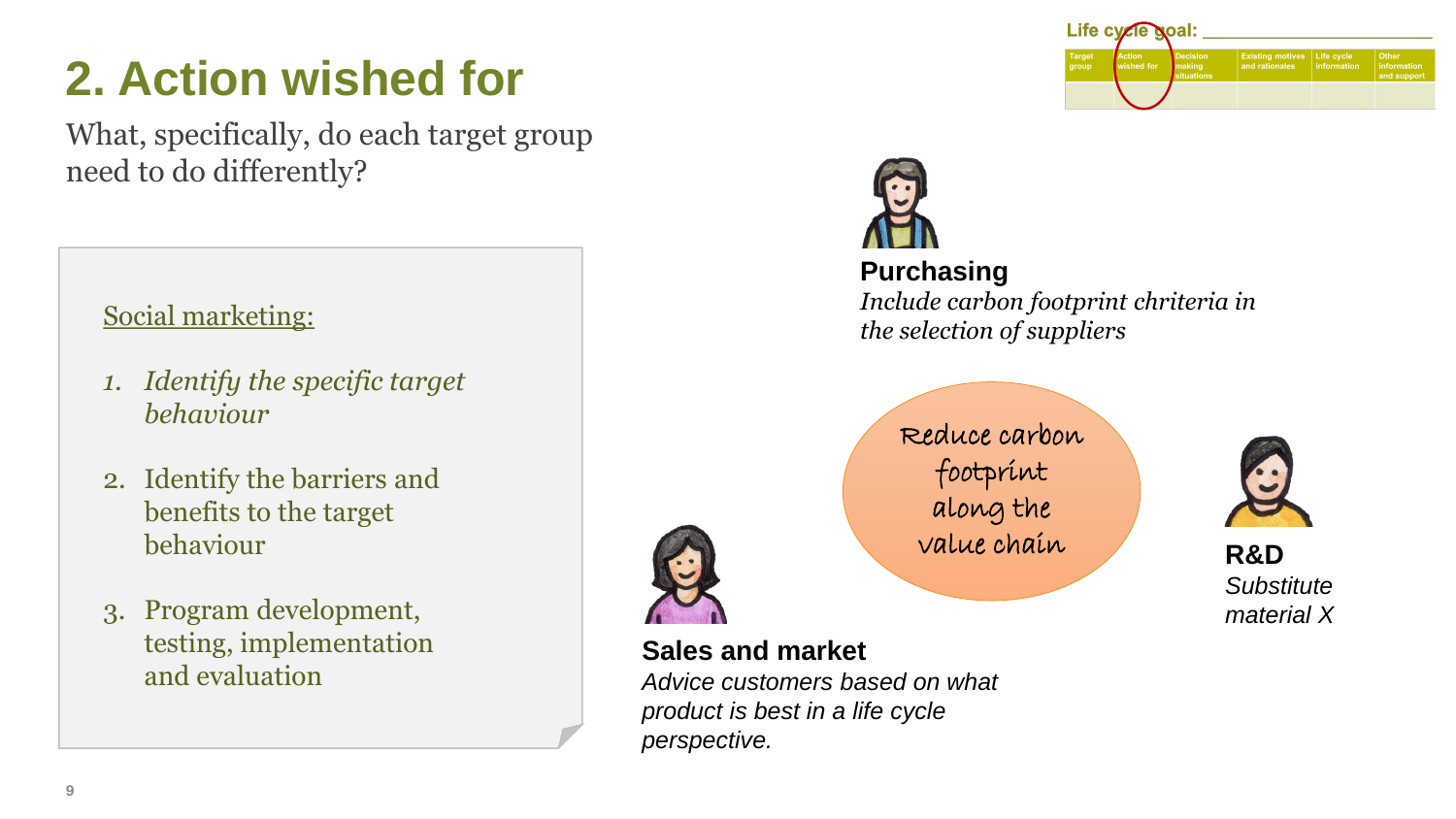### **3. Descision making situation**

- What decisions and practices are to be changed?
- When can these actions be influenced?



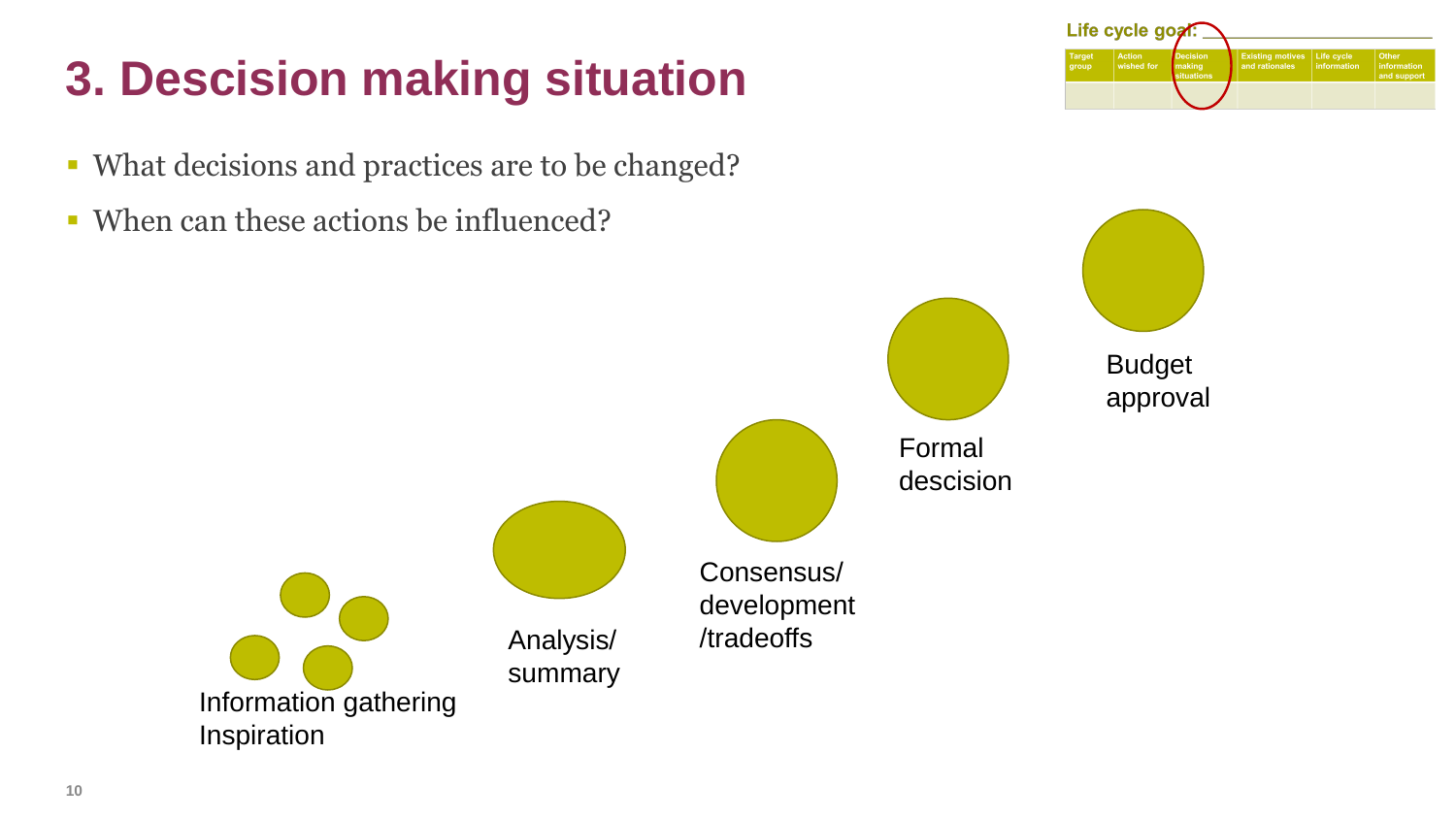### **4. Motives and rationales**

What is important for the descision-maker in the situation where a change is needed?

The Goal-framing theory

The hedocinc goal – To feel better right now

The gain goal – To guard and improve one's resources

The normative goal – To act appropriatly

Which goal will be dominant depend on framing in the specific situation.

**11**

Hedonic: Will I manage in time? Does it differ from what I nomally to do?



Gain:

Life cycle goal:

Action Decision<br>wished for making

Will this change my chance for bonus? Can we employ a new member in the team now?

> Normative: Is this in line with the strategy? What would my friends and family say?

 $\left| \right|$  Life cycle<br>information

isting motiv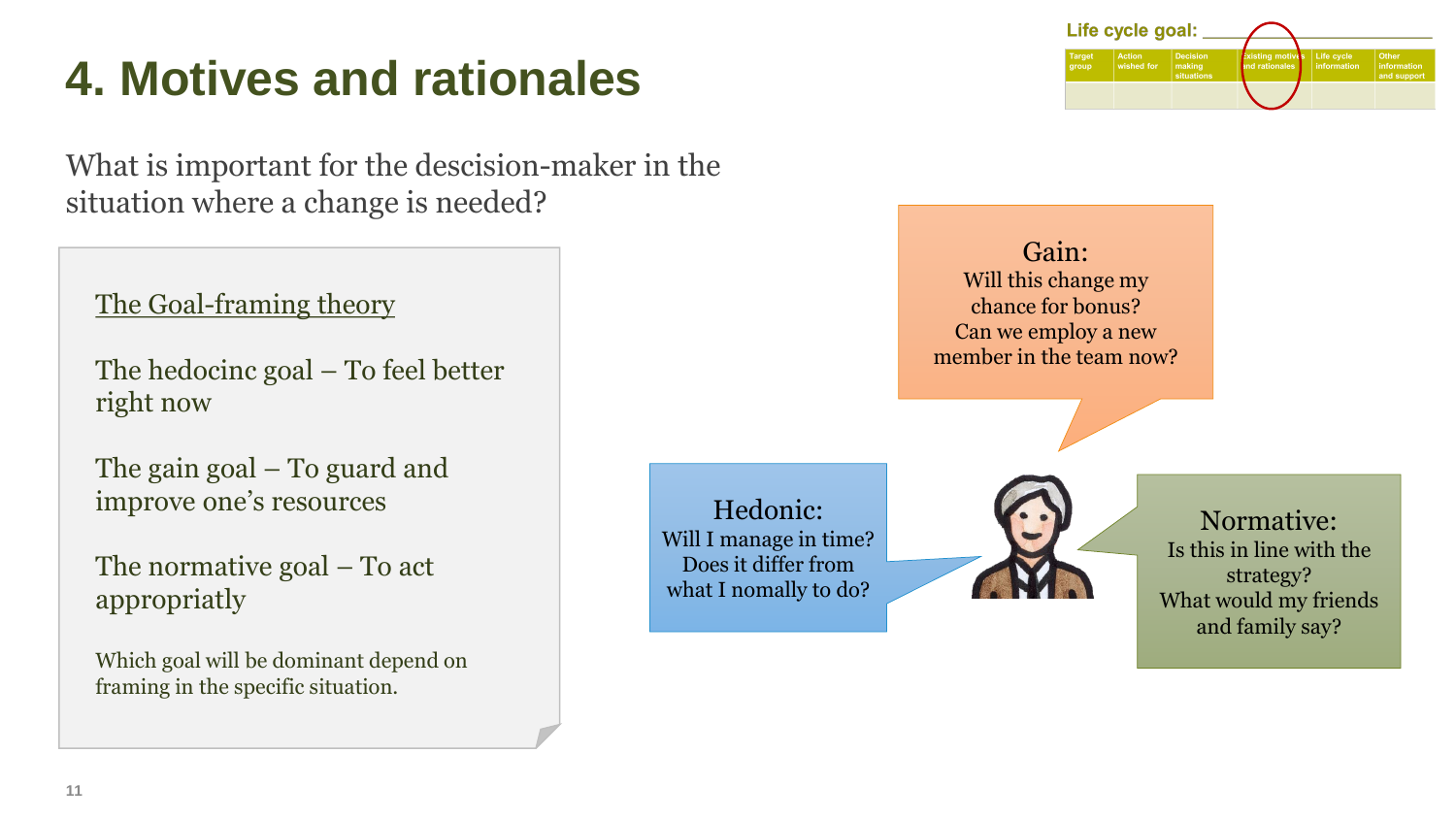### **5. Life cycle information**

What life cycle data is needed in the situation, and how should it be presented?



#### **Presentation of life cycle information**

- Tailor to target group and aim
- Start aggregated, be prepared for detailed
- Possible to re-tell by your audience?



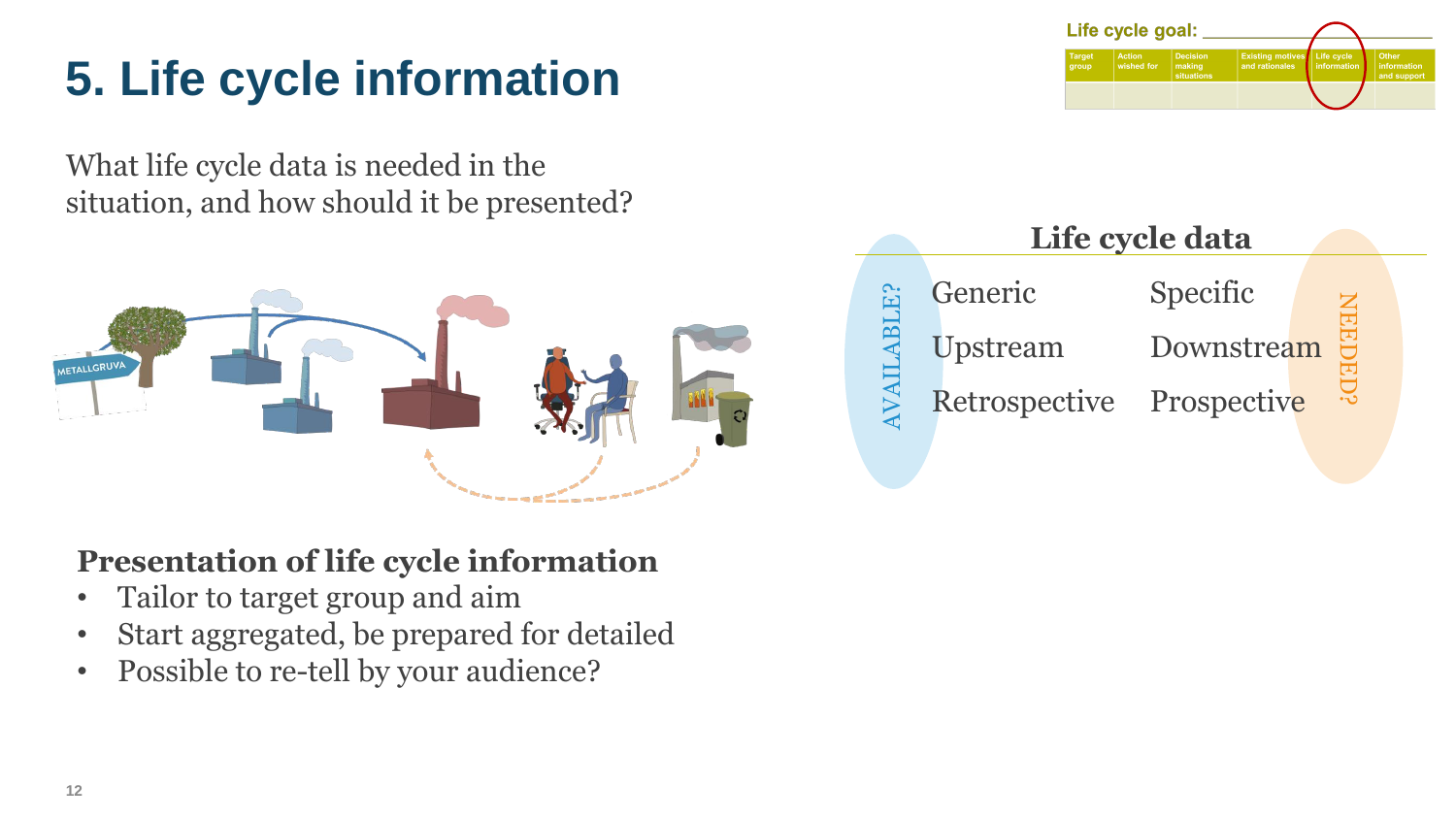### **6. Increase your success rate!**





**• Provide a recommendation on how to** act, possibly with a benchmark

Life cycle goal:

Existing motives Life cycle<br>and rationales information

- Relate to what is important in the situation (dominant framing)
- Assist with complementary information when such is needed
- **Ensure support in internal systems** (software, routines, incentive programs…)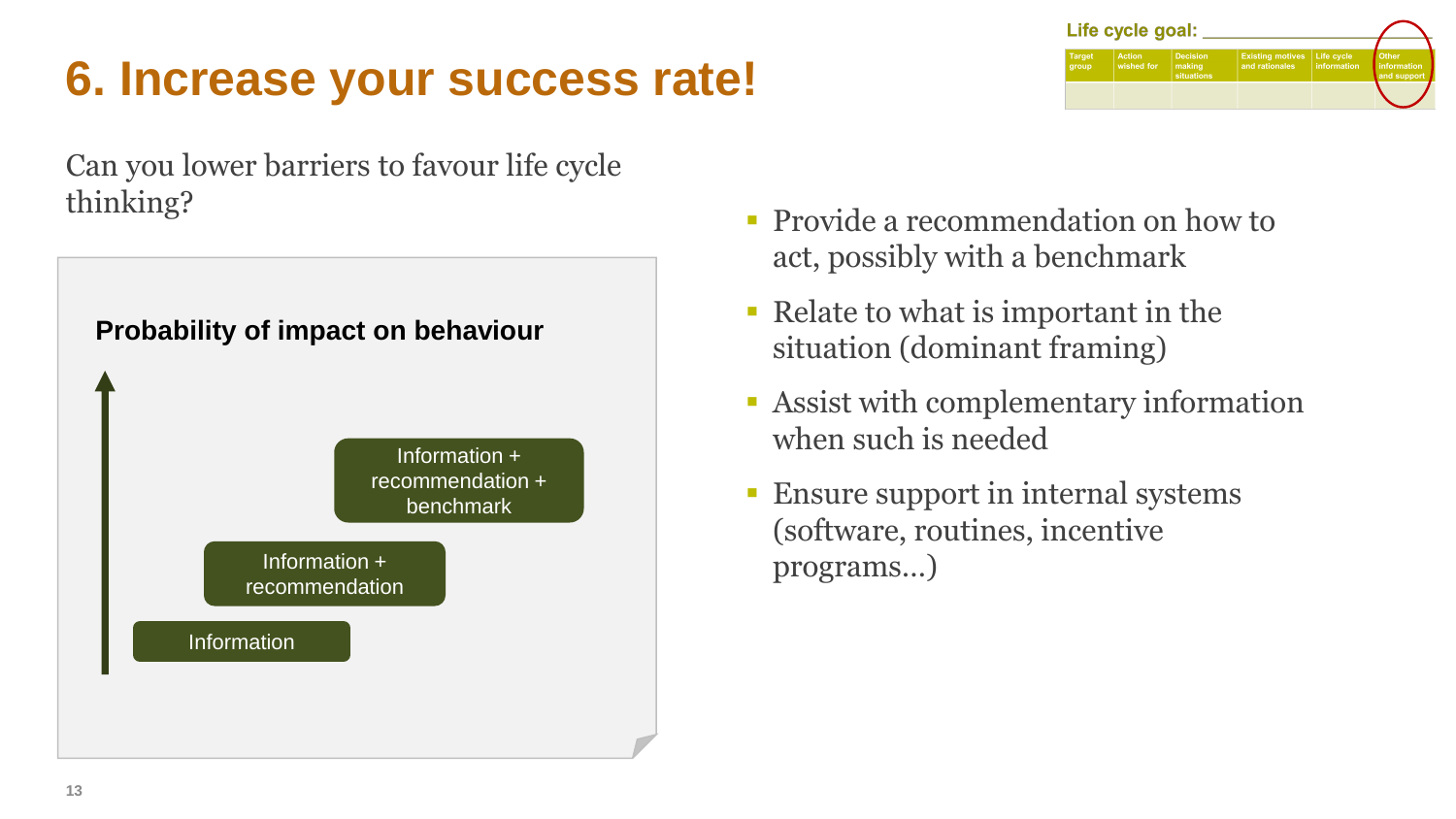Conclusion: Shifting focus from information to context

### Life cycle goal: \_\_\_

| <b>Target</b><br>group | <b>Action</b><br>wished for | <b>Decision</b><br>making<br><b>situations</b> | <b>Existing motives</b><br>and rationales | Life cycle<br>information | <b>Other</b><br>information<br>and support |
|------------------------|-----------------------------|------------------------------------------------|-------------------------------------------|---------------------------|--------------------------------------------|
|                        |                             |                                                |                                           |                           |                                            |
|                        |                             |                                                |                                           |                           |                                            |

Normally not enough alone (Although never so pedagogically presented!)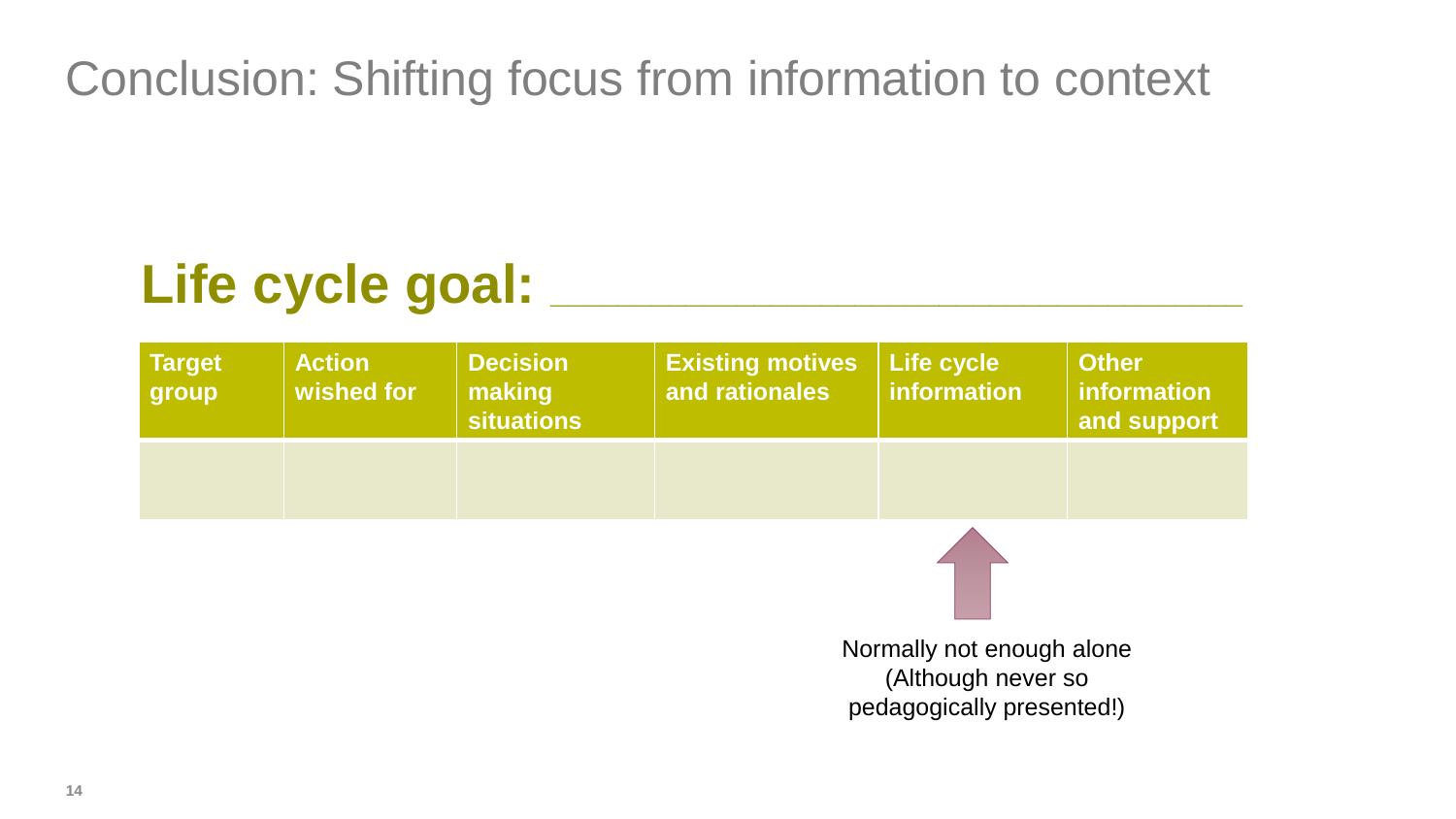### **New roles, tools and focus needed?**



Greater need for downstream and prospective data?

Possible with existing systems and competences?

#### Life cycle goal: \_\_

| <b>Target</b><br>group | <b>Action</b><br>wished for | <b>Decision</b><br>making<br><b>situations</b> | <b>Existing motives   Life cycle  </b><br>and rationales | linformation | <b>Other</b><br>  information<br>and support |
|------------------------|-----------------------------|------------------------------------------------|----------------------------------------------------------|--------------|----------------------------------------------|
|                        |                             |                                                |                                                          |              |                                              |

New tasks compared to traditional role of LCA experts.

New professional needed?